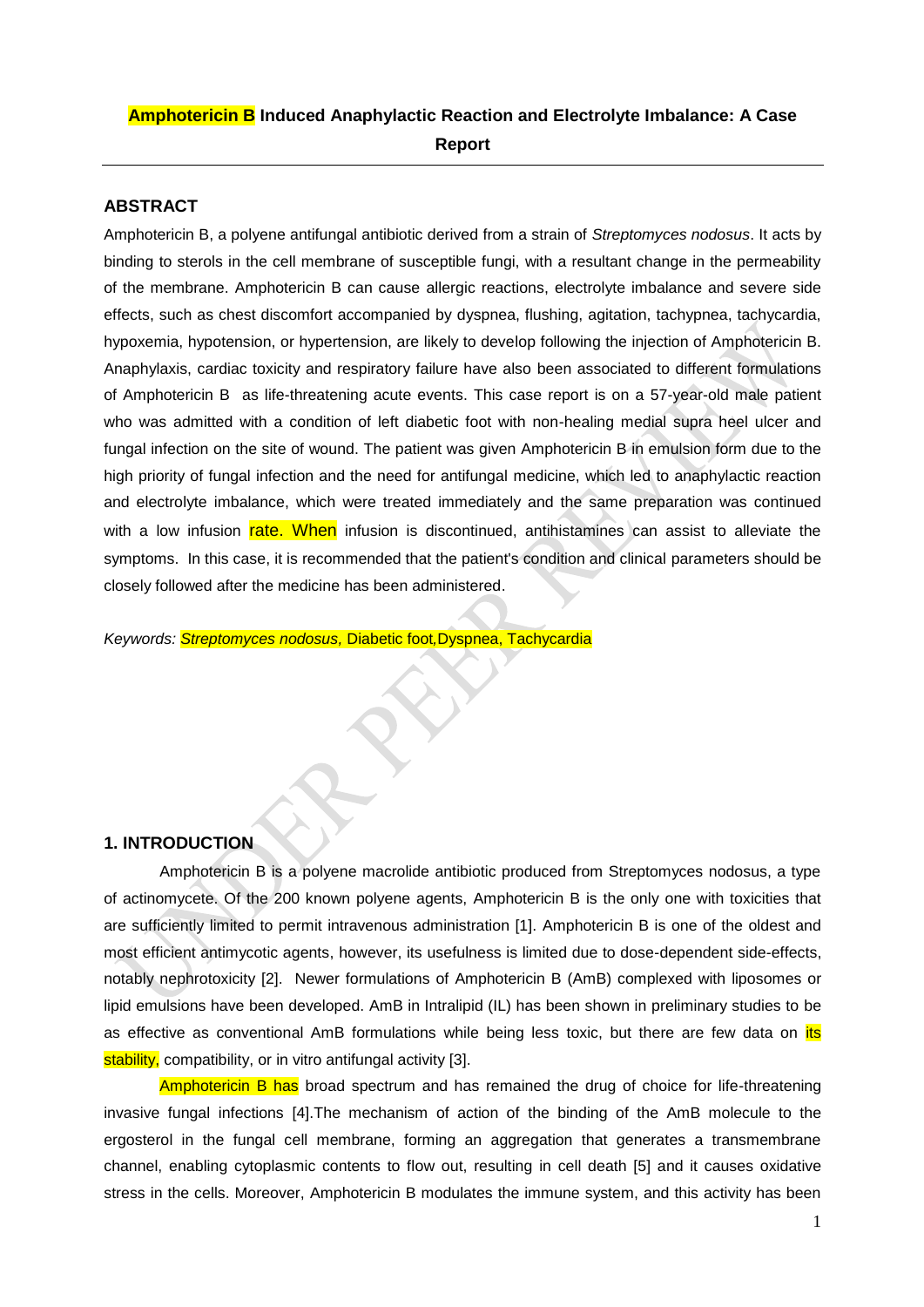related to the protective effect of the molecule, but also to its toxicity in the host [6].

Antifungal treatment with Amphotericin B is the gold standard for the most severe mycoses. However, side effects are widespread, with nephrotoxicity being the most dangerous, appearing early in treatment and usually reversible in the majority of individuals. Acute renal failure is the most significant complication of Amphotericin B therapy. Tubular damage is a well-known concern related with the drug[7].Male gender, greater average daily dose of AmB (35 mg/day), diuretic use, body weight 90 kg, simultaneous use of nephrotoxic medications, and impaired baseline renal function are all risk factors for AmB nephrotoxicity.

Severe adverse reactions such as Nephrotoxicity, Chest discomfort accompanied by dyspnea, flushing, agitation, tachypnea, tachycardia, hypoxemia, hypotension, or hypertension likely to occur after the administration of Amphotericin B [8].Currently, three lipidLiposomal Amphotericin B (AmBisome, NeXstar Pharmaceuticals/Fujisawa, San Dimas, CA), Amphotericin B colloidal dispersion (ABCD, Amphocil, Sequus Pharmaceuticals, Menlo Park, CA), and Amphotericin B lipid complex are commercially available formulations (ABLC, Abelcet, Liposome Company, Princeton, NJ). Although these novel formulations are safer than the parent medicine amphotericin B deoxycholate, they are quite expensive, and data on their enhanced efficacy in treating systemic fungal infections is still lacking [9].

Other reported life-threatening acute reactions associated with the different formulations of Amphotericin B are anaphylaxis, cardiac toxicity, respiratory failure and electrolyte imbalance [10].The antihistamines can help to relieve the symptoms that occur quickly after the infusion is stopped. In this case, anaphylactic reactions and electrolyte imbalance were induced by the drug and which is corrected immediately and resumed with the same preparation with a slow infusion rate. Here report a clinical observation of Amphotericin B induced anaphylactic reaction and electrolyte imbalance.

# **2. CASE PRESENTATION**

A 57-year-old male patient was admitted with a condition of sustained accidental burning wood had fallen on his left foot about a month ago and developed a bleb in the area that he had poked with a safety pin, he had been working in a farm, and subsequently developed an infection and was taken to a local hospital. Tab. linezolid and Tab. Clindamycin was given and debridement was performed. On 06/09/2021, the patient was transferred to this hospital with a swelling and blackish discoloration after being treated at another hospital with injections of piperacillin and tazobactam and injection metronidazole. His medical history revealed that he had Type 2 diabetes for the previous 15 years, had diabetic foot care, and had recently been diagnosed with systemic hypertension. On local examination, a 4x3cm non-healing lesion was discovered, and an x-ray of the left foot was performed. On  $7<sup>th</sup>$ September 21, the left foot was debridement once more. On the left medial supra heel region, fungallike elements were seen on the surface of the wound. There was no photographic record for this case and the drug Amphotericin B was initiated after debridement.

Table No. 1: Serum Potassium Levels:

|                                      |      |                                                                  | Day 1   Day2   Day 3   Day 4   Day 5 |      |      |
|--------------------------------------|------|------------------------------------------------------------------|--------------------------------------|------|------|
| Serum k <sup>+</sup> [3.5-5.1mmol/L] | 4.79 | $\begin{array}{c} \end{array} \begin{array}{c} 3.42 \end{array}$ | 4.29                                 | 4.29 | 4.44 |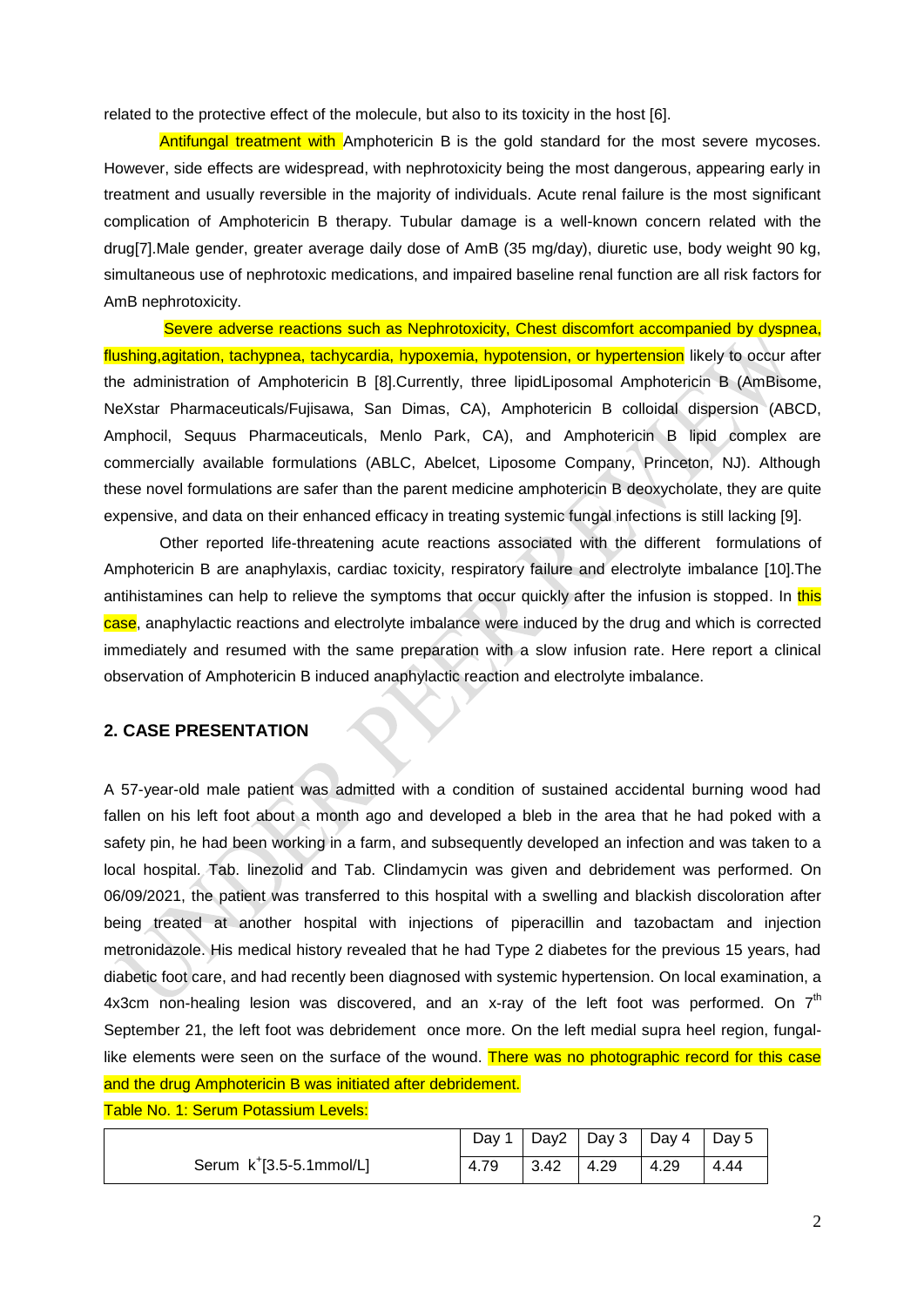On 07/09/21 (day 1) ,administered 200mg of Amphotericin B emulsion in 250ml of 5% dextrose and infused for 3-4 hours (60mg/h).On the next day, drug-induced hypokalemia was discovered, with the patient's serum K<sup>+</sup> level dropping from 4.79mmol to3.42 mmol/L (3.5-5.1mmol/L), which was conservatively controlled with inj.KCL (Potassium chloride) 20mmol and syrup KCL 10ml, TDS. On the 3<sup>rd</sup> day, the serum K<sup>+</sup> level returned to normal, at 4.29 mmol/L, and remained stable.

Despite the fact that his clinical condition did not improve, his non-healing foot persisted, and his condition worsened, left above the knee was amputated on 09/09/21. As surgical prophylaxis inj. Piperacillin with Tazobactam 4.5 g IV was given and empirically continued for 5 more days. On 10/09/21 (4<sup>th</sup> day), the same doses of inj. Amphotericin B was given, infused over 3-5 hours (70mg/hr) and the next day (5<sup>th</sup> day), the same dose was given, but the patient developed anaphylactic reactions, including breathing difficulties, shivering, and a fever spike of 100.8°F, which lasted 30 minutes. Inj.hydrocortisone 100mg IV Stat and inj.Paracetamol 1g, as well as nebulization with Budesonide, has been given and managed conservatively. On the same day, catheterized urine was sent for a fungal stain, but no fungal materials were found, but the drug was continued to reduce the infection. On September 12and 13 ( $6<sup>th</sup>$  and  $7<sup>th</sup>$  day) inj. Amphotericin B 200mg mixed with 250ml of 5% dextrose was given infusions over 3-4 hours (50mg/hr) . The patient was stable, and he was checked on every hour.

| Parameters                 | Observed value             | Normal value                        |
|----------------------------|----------------------------|-------------------------------------|
| C-reactive protein         | 27.78 mg/L                 | Upto5.0mg/L                         |
| <b>WBC</b>                 | 15100 cells/ $\text{mm}^3$ | 4000-10000 cells/mm <sup>3</sup>    |
| <b>Platelets</b>           | 438000 cells/mm $^3$       | 150000-410000 cells/mm <sup>3</sup> |
| Eosinophils                | 7.0%                       | $1 - 6%$                            |
| <b>Basophils</b>           | 0.4%                       | $1 - 2%$                            |
| Lymphocytes                | 16%                        | 20-40%                              |
| <b>HCT</b>                 | 21.1%                      | 40-50%                              |
| Hb                         | 6.9 <sub>g</sub> /dl       | 13-17g/dl                           |
| <b>Total RBC</b>           | $2.45$ mil/mm <sup>3</sup> | $4.5 - 5.50$ mil/mm <sup>3</sup>    |
| Serum alkaline phosphatase | 186.6 U/L                  | 30-120U/L                           |
| Serum GGT                  | 158 U/L                    | 11-50U/L                            |
| Serum protein              | 5.50g/dl                   | $6-8g/dl$                           |
| S.Albumin,                 | 2.66g/dl                   | $3.5 - 5.0$ g/dl                    |
| Blood urea                 | 46.79 mg/dl                | 10-40mg/dl                          |
| S .creatinine              | 2.30mg/dl                  | $0.5 - 1.2$ mg/d                    |

|  |  | Table No. 2: The laboratory examination revealed abnormalities: |  |
|--|--|-----------------------------------------------------------------|--|
|--|--|-----------------------------------------------------------------|--|

In the nephrologist's opinion, the patient was having nonoliguric AKI (Acute Kidney Injury). The patient got symptomatically better and was discharged with advised to monitor their blood glucose periodically as the patient was Diabetic. On the Naranjo's causality assessment scale the adverse event was 4 indicating a possible reaction to Amphotericin B.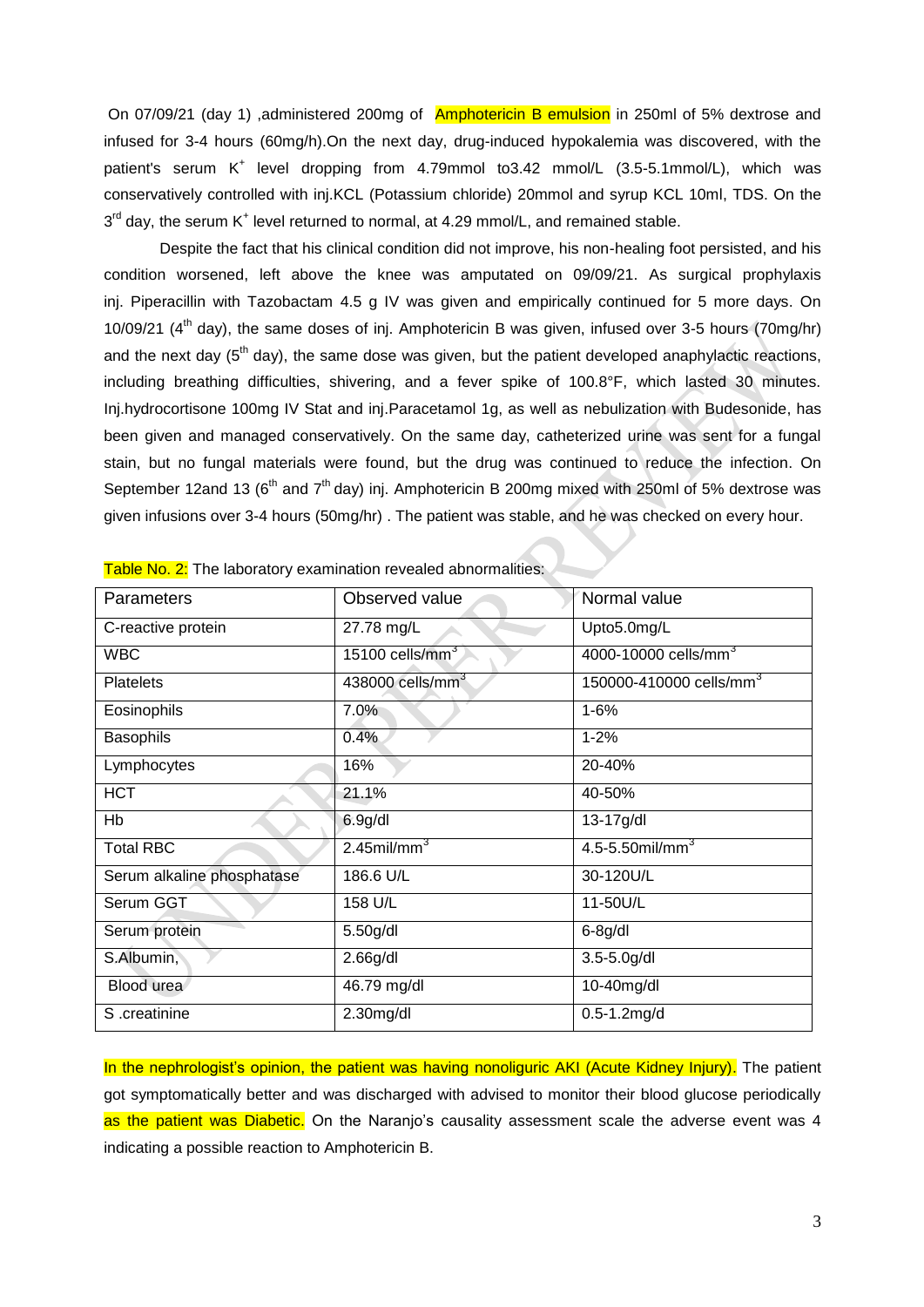#### **3. DISCUSSION:**

Amphotericin B, antifungal activity is based on its hydrophobic moiety binding to the ergosterol moiety of the fungal cell membrane, causing depolarization of the membrane and influx of protons and monovalent cations by increasing membrane permeability, destroying activity and allowing the cytoplasmic contents to leak out, resulting in cell death [11]. Treatment of fungal infection in diabetic patients may be complicated due to the various disease-related changes to the pharmacokinetics and pharmacodynamics (PK/PD) of a drug [12].As a result, in individuals who are resistant to long-term antibiotic therapy, fungal pathogens should be investigated. In high-risk people, early identification of fungal infections is crucial for avoiding serious outcomes such as amputation of the foot [13]. As per Julio [Collazos](javascript:;) *et al.,* [14,15] prolonged treatment with this drug is associated with high rates of toxicity, mainly renal, although an acute toxicity also is manifested, primarily as chills, fever, and nausea during infusion of the drug.

Hyperkalemia Hypokalemia, Hypocalcemia, Hyperphosphatemia, Hypophosphatemia, hypomagnesemia are some electrolyte imbalances induced by Amphotericin B .In this patient, after the wound debridement on the left ankle region, fungal like elements seen on the surface of wound ,even the fungal stain culture report shows no growth, based on clinical experience of the physian,high probability of fungal infection, antifungal medication, inj.Amphotericin B have been started. Later developed hypokalemia induced by inj. Amphotericin B, which then managed conservatively with inj.KCL (Potassium chloride) 20mmol and syrup KCL 10ml, TDS .Apparently the condition was not improving they have done left knee amputation and resumed the antifungal treatment with Amphotericin B without dose alteration. Later, breathing difficulty, shivering, and fever were induced by inj. Amphotericin B emulsion, which lasted for 30 minutes, and oxygen ventilation for breathing was provided immediately, as well as inj. hydrocortisone, inj. paracetamol, and budecort nebulisation. After lowering the infusion rate, the adverse effects were corrected, patient became comfortable, and afebrile. The same preparation was resumed for 2 more days with the slow infusion rate. This case study demonstrates the importance of meticulously planning patient care prior to, during, and after the injection of Amphotericin B emulsion.

Clinical parameters should be monitored regularly, if any abnormalities have been found should be corrected immediately with appropriate treatment.

# **4. CONCLUSION:**

In this scenario, it is suggested that after the drug administration, the patient's state and clinical parameters should be carefully monitored. Deep tissue infections could also be caused by invasive fungal infections. As a result, in individuals who are resistant to long-term antibiotic therapy, fungal pathogens should be investigated.

# **CONSENT**

The patient's informed consent was obtained before the case facts were published.

#### **ETHICAL APPROVAL**

As per international standard or university standard written ethical approval has been collected and preserved by the author.

# **REFERENCES:**